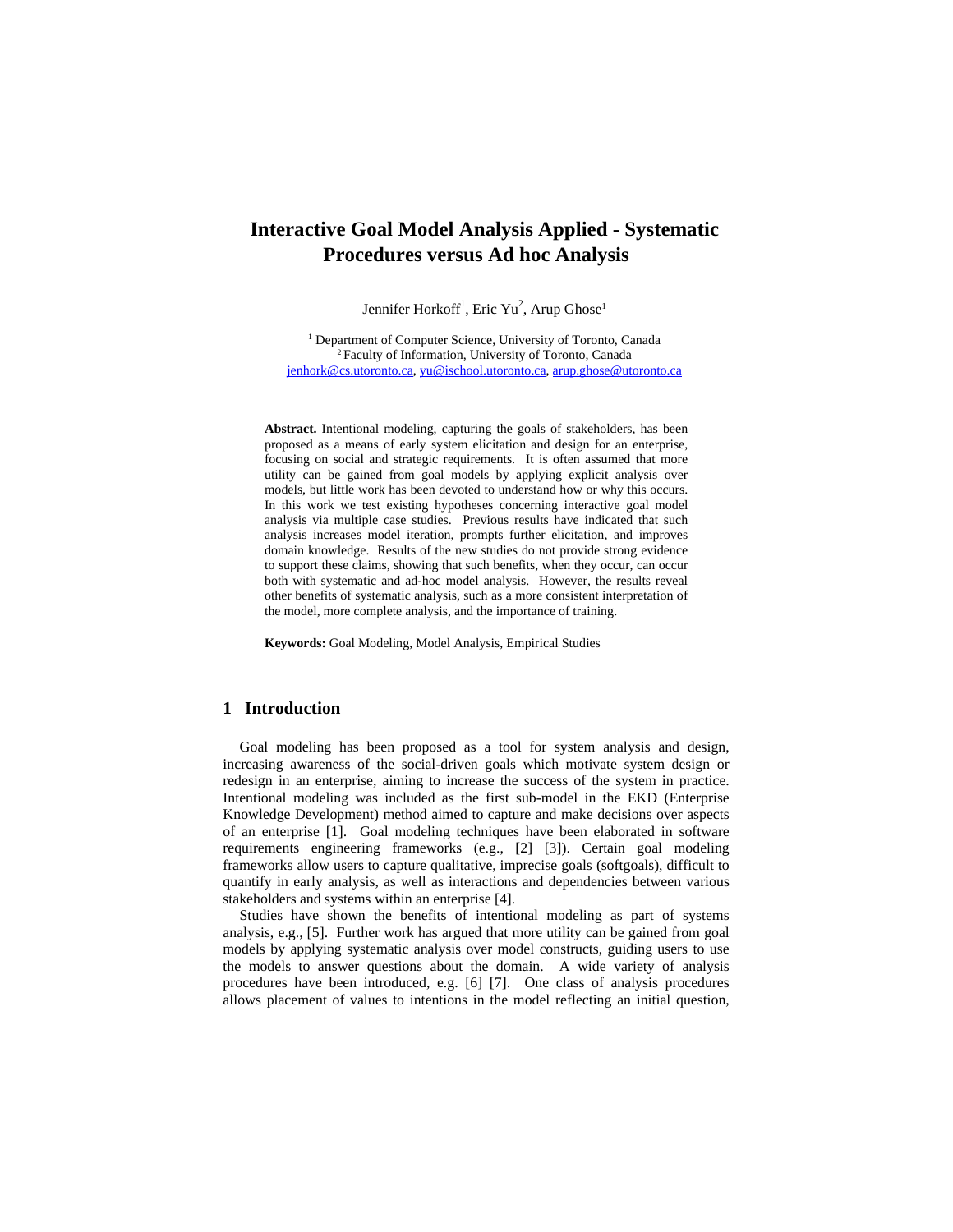then guides propagation of those values, including ways to deal with conflicting values, ways to backtrack over conflicts, and how to draw overall conclusions. For example, in a model that connects information systems solutions such as CRM (Customer Relationship Management) or predictive analytics to enterprise goals, one might ask "Will adopting CRM improve enterprise agility?" (forward analysis, from means to ends). Conversely, if we want to achieve enterprise agility, "What solutions (among the ones included in the model) should one adopt?" (backward analysis).

Most of the research on analysis procedures focuses on the analytical power and mechanisms of the various analysis procedures, typically demonstrating utility by providing a single example application, often in the context of an industrial project. To our knowledge, little work has been done to study how modelers analyze goal models – to compare ad hoc analysis (without a systematic procedure) with the application of proposed procedures. Without a systematic analysis procedure, the modeler/analyst may be examining the model in an ad hoc manner, possibly mixing forward and backward propagation of values, or assigning values to model intentions without following a predetermined systematic process.

Previous work by the authors provided goal model analysis procedures specifically suited to early stages of enterprise system analysis, supporting qualitative analysis over imprecise concepts, and encouraging iteration over models and elicitation over the domain [8]. Specifically, the work outlined several hypotheses concerning the benefits of qualitative, interactive analysis for agent-goal models:

- •**Analysis**: aids in finding non-obvious answers to domain analysis questions,
- •**Model Iteration**: prompts improvements in the model,
- •**Elicitation**: leads to further elicitation of information in the domain, and
- •**Domain Knowledge**: leads to a better understanding of the domain.

An exploratory experiment was conducted to test if these benefits were specific to systematic analysis, or a product of any detailed examination of the model, even if ad hoc. Result did not produce a strong conclusion one way or another, although the experiment suffered from a small number of participants and flaws in the design.

In this work, we designed and administered two types of case studies to further test the hypothesis concerning interactive analysis suggested by previous work. Following our earlier work, we use i\* as the goal modeling framework in these studies. Due to the great number of confounding variables, we chose to use case studies as the research method, rather than experiments producing statistically significant data. Specifically, we conducted ten case studies using subjects with some experience in i\* modeling. Half of the participants analyzed models using no explicit procedure (ad-hoc analysis) while the other half used implementations of the forward ([8]) and backward ([9]) interactive analysis procedures.

Previous work hypothesized that interactive analysis provokes useful group discussions [8]. In order to gain some insight into analysis by individuals versus analysis in a group, we administered a separate multi-session case study involving a project team designing tool support for modeling "back of the envelope" calculations.

Qualitative and quantitative analysis of results are used to compare treatments in both studies, to gather evidence to support or deny the hypotheses, and to gain an understanding of the benefits of and barriers to systematic goal model analysis, helping to guide the application of goal analysis for systems within an enterprise.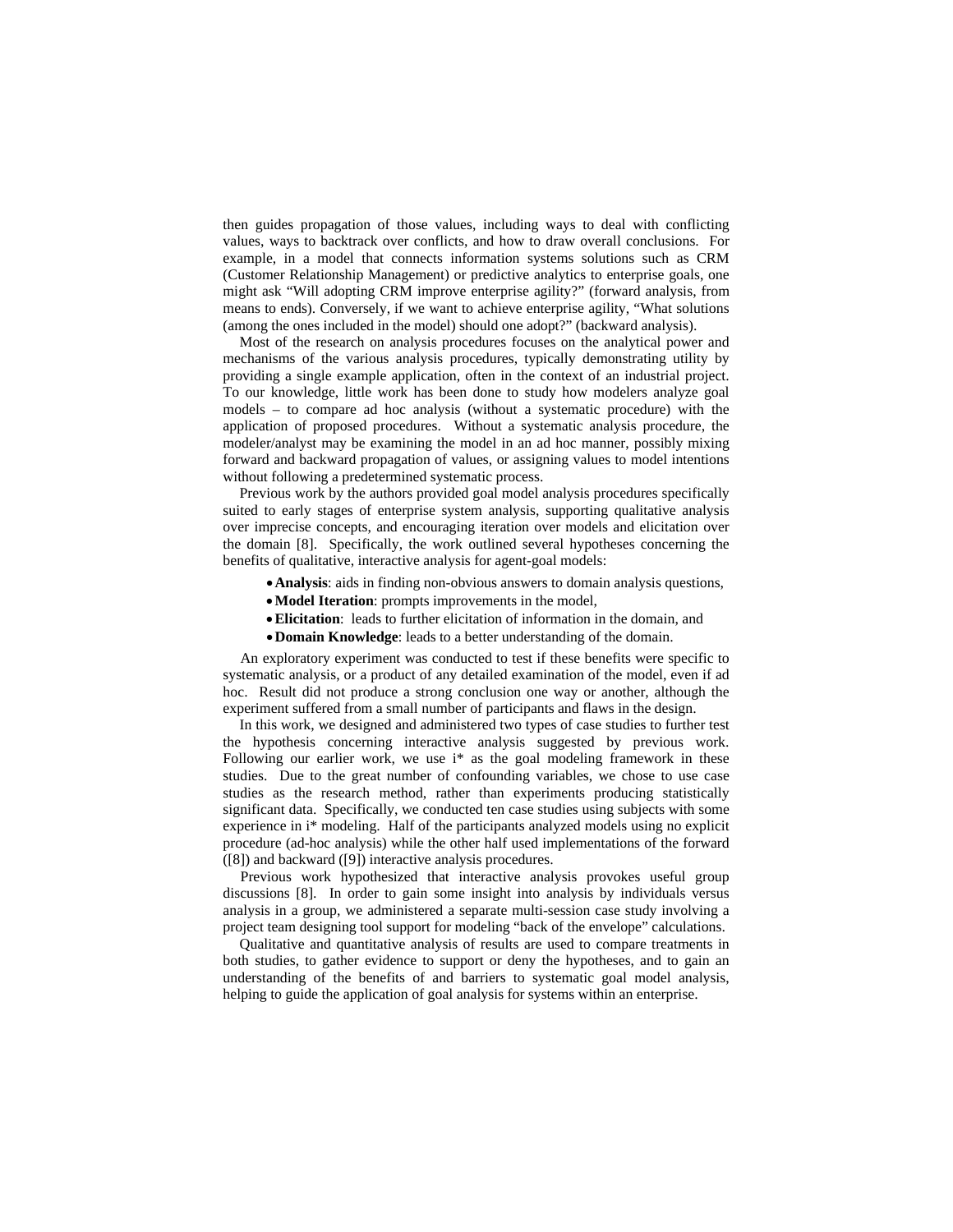The paper is organized as follows. Section 2 provides background on goal modeling and interactive analysis. Section 3 describes the study design. Section 4 presents results and analysis. Section 5 contains discussion, including threats to validity. Section 6 summarizes related work, while Section 7 provides conclusions.

## **2 Background: Goal Modeling and Interactive Analysis**

### **2.1 The i\* Framework**

The i\* Framework facilitates exploration of an enterprise emphasizing social aspects by providing a graphical depiction of system actors, intentions, dependencies, responsibilities, and alternatives [4]. An example i\* model with a legend is shown in Fig. 1. The social aspect of i\* is represented by *actors*, including *agents* and *roles*, and the associations between them. Actors depend upon each other for the accomplishment of *tasks*, the provision of *resources*, the satisfaction of *goals* and *softgoals*. *Softgoals* are goals without clear-cut criteria for satisfaction. Actors have *boundaries* containing the *intentions* of an actor: desired goals and softgoals, tasks to be performed, and resources available. The relationships between intentions inside an actor are depicted with *Decomposition* links, showing the elements which are necessary in order to accomplish a task; *Means-Ends* links, showing the alternative tasks which can accomplish a goal; and *Contribution* links, showing the effects of softgoals, goals, and tasks on softgoals. Positive/negative contributions representing evidence which is sufficient enough to satisfy/deny a softgoal are represented by *Make*/*Break* links, respectively. Contributions with positive/negative evidence that is not sufficient to satisfy/deny a softgoal are represented by *Help*/*Hurt* links.

Analysis labels are used to represent the degree of satisfaction or denial of an intention. Following [2], the *(Partially) Satisfied* label represents the presence of evidence which is *(insufficient)* sufficient to satisfy an intention. *Partially denied* and *denied* have the same definition with respect to negative evidence. *Conflict* indicates the presence of positive and negative evidence of roughly the same strength. *Unknown* represents the presence of evidence with an unknown effect.

### **2.2 Forward Interactive i\* Analysis**

The forward analysis procedure starts with an analysis question of the form "How effective is an alternative with respect to goals in the model?" The analysis starts by assigning qualitative evaluation labels to intentions related to the analysis question. These values are propagated along links in the forward direction (i\* links are directed) using defined rules. The nature of a *Dependency* indicates that if the element depended upon (*dependee*) is satisfied then the element depended for (*dependum*) and element depending on (*depender*) will be satisfied. *Decomposition* links depict the intentions necessary to accomplish a task, indicating the use of an AND relationship, selecting the "minimum" value amongst intentions in the relation, ordered from satisfied to denied. Similarly, *Means-Ends* links depict the alternative tasks which are able to satisfy a goal, indicating an OR relationship, taking the maximum value.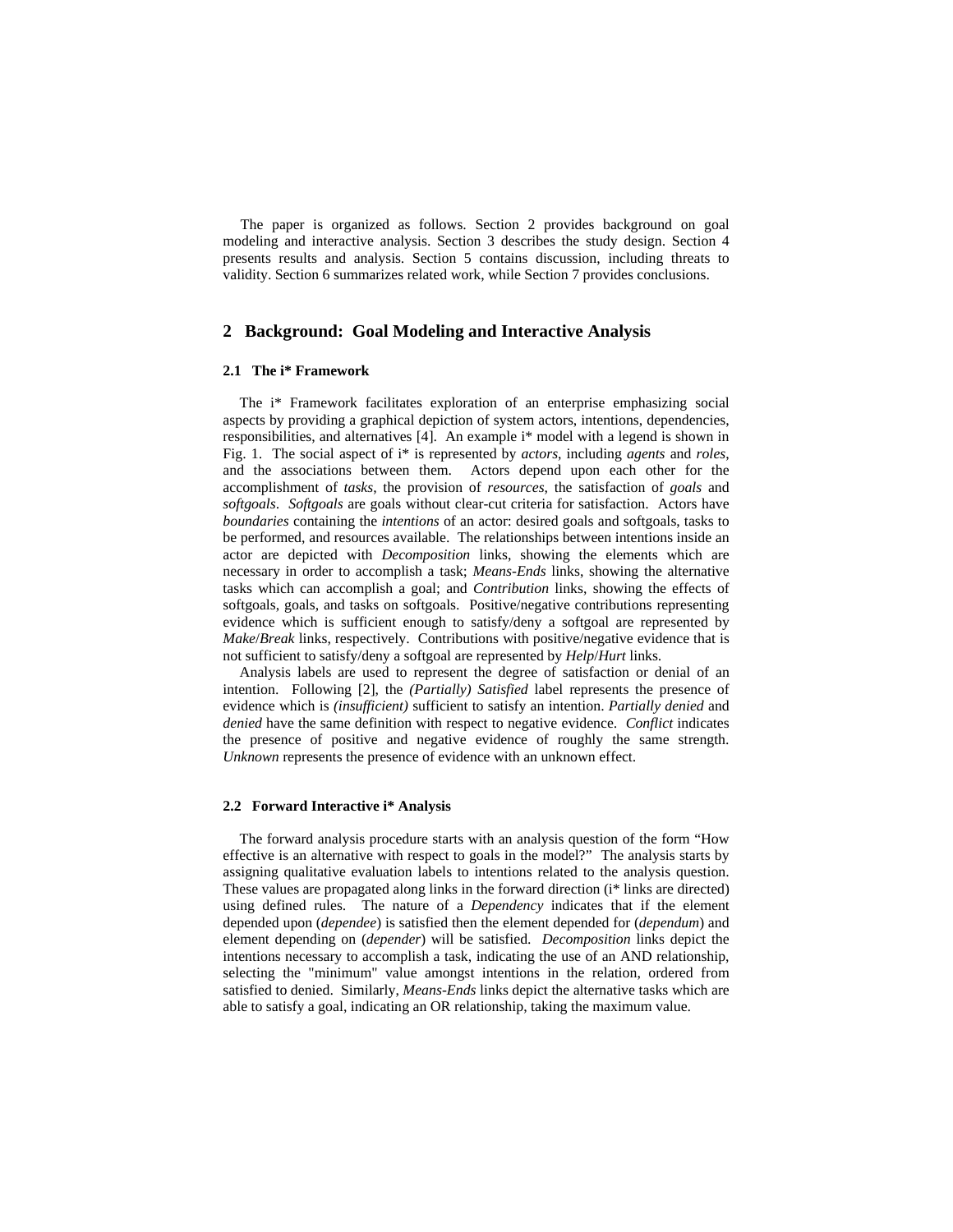

**Fig. 1.** i\* Model Example of a Simple Application with Legend

The procedure adopts *Contribution* link propagation rules from the NFR procedure [1]. Positive values  $(\checkmark, \checkmark)$  propagated through positive links (Make, Help) produce positive values, weakened with the latter link. Positive values propagated through negative links (Break, Hurt) propagate full or partial negative values  $(X, X)$ . Links in i\* are symmetric: negative values propagated through positive links produce negative values, and negative values propagated through negative links produce positive values.

The procedure prompts for interactive input when human judgment is needed to combine multiple incoming conflicting or partial values to determine the resulting label for a softgoal. Human judgment may be as simple as promoting partial values to a full value, or may involve combining many sources of conflicting evidence.

Once the procedure has finished interactive propagation, the final analysis values for the intentions of each actor are examined in light of the original question. By looking at the degree of satisfaction or denial of key intentions, an assessment is made as to whether the alternative would work in the domain. More information concerning the procedure can be found in [8].

#### **2.3 Backward Interactive i\* Analysis**

Backward analysis allows users to ask questions of the form "Is it possible for a set of intentions to be satisfied? If so, how?". The procedure uses the same propagation rules as in the forward procedure, but now propagates evidence both forward and backward. The backward propagation is implemented via a formalization of i\* expressed in conjunctive normal form (CNF) and passed to a SAT solver. Human judgment is needed for intentions which have conflicting analysis values assigned. In the backward procedure judgment takes the form "I want Intention X to have the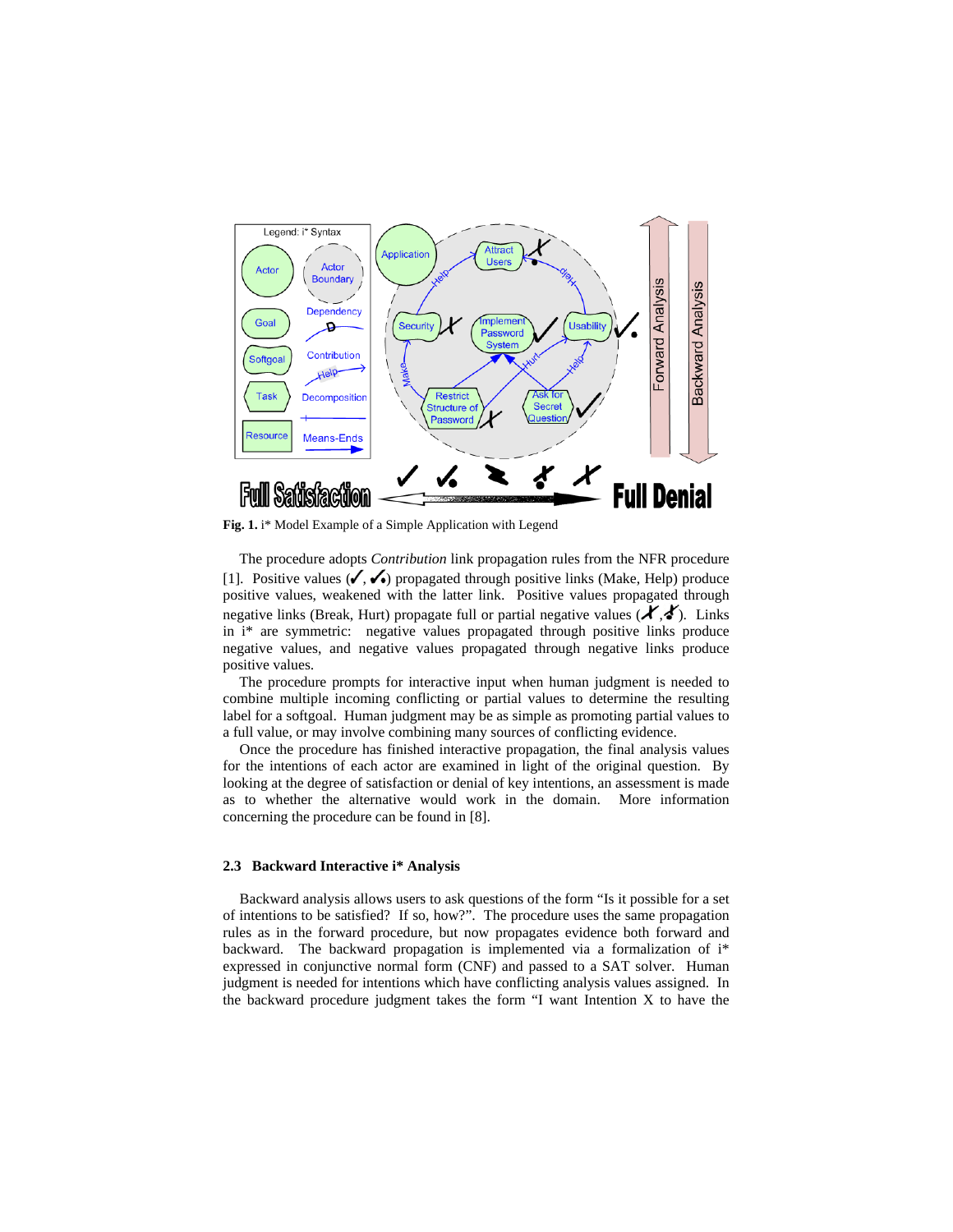value V. Give me a combination of values for the contributing intentions that would result in the target value". Users are shown a list of contributing intentions and their associated links, and then are expected to choose a value for each contributing intention. The user can say "No Combination" if no combination of values would produce the target value. The procedure is iterative in that it repeatedly calls the SAT solver until a satisfying assignment is found and no more human judgment is needed. Each iteration involves more human judgment questions. When judgments produce conflicting results, the procedure "backtracks", re-asking the last round of questions involved in the conflict. Currently, when conflicts occur the user is provided with a list of intentions involved in the conflict (derived via a SAT solver which provides a resolution proof). A solution may not be found if the model is conflicting and does not require human judgment, or if the user cannot enter a human judgment which produces a solution. More information can be found in [9].

## **3 Case Study Design**

We designed and administered ten case studies involving individuals and one multi-session case study with a group of participants, all applying interactive analysis over i\* models. In the first type of study, our unit of analysis was the individual participants, while in the second it was the group as a whole. As our aim was for interesting qualitative and quantitative findings without statistical significance, changes were made to the procedure under analysis and to the case study designs at various points. We describe the initial and modified study designs in the following. Study design choices and threats to validity are discussed in Section 5.

#### **3.1 Individual Case Studies**

**Overview.** The studies were administered in two rounds. In the first round, six participants were provided i\* refresher training and instructions for the study. They were given an introductory sheet describing the model domain, introduced to the three subject models and twelve analysis questions, then given time to answer the questions over the models. In the second round, four participants were given i\* refresher training and study instructions, then spent about 25 minutes creating an i\* model about life as a student, and then followed an analysis methodology which guided the application of various questions over the model. In both rounds, half of the subjects used the systematic analysis procedure while the other half answered the questions using ad-hoc analysis. The subjects using systematic i\* analysis received an additional round of training for the forward and backward procedures (15 minutes). All participants were told that they could make changes to any model at any point, but that they should not feel obligated to do so. The study involved a "think-aloud" protocol, with one of the authors present to observe the progress and answer questions. Participants were encouraged to ask questions about the model if they had them. Results were recorded via audio recording, screen capture and saving versions of the models. All participants used the i\* drawing implementation in the OpenOME tool [10]. Every participant was asked a series of follow-up questions concerning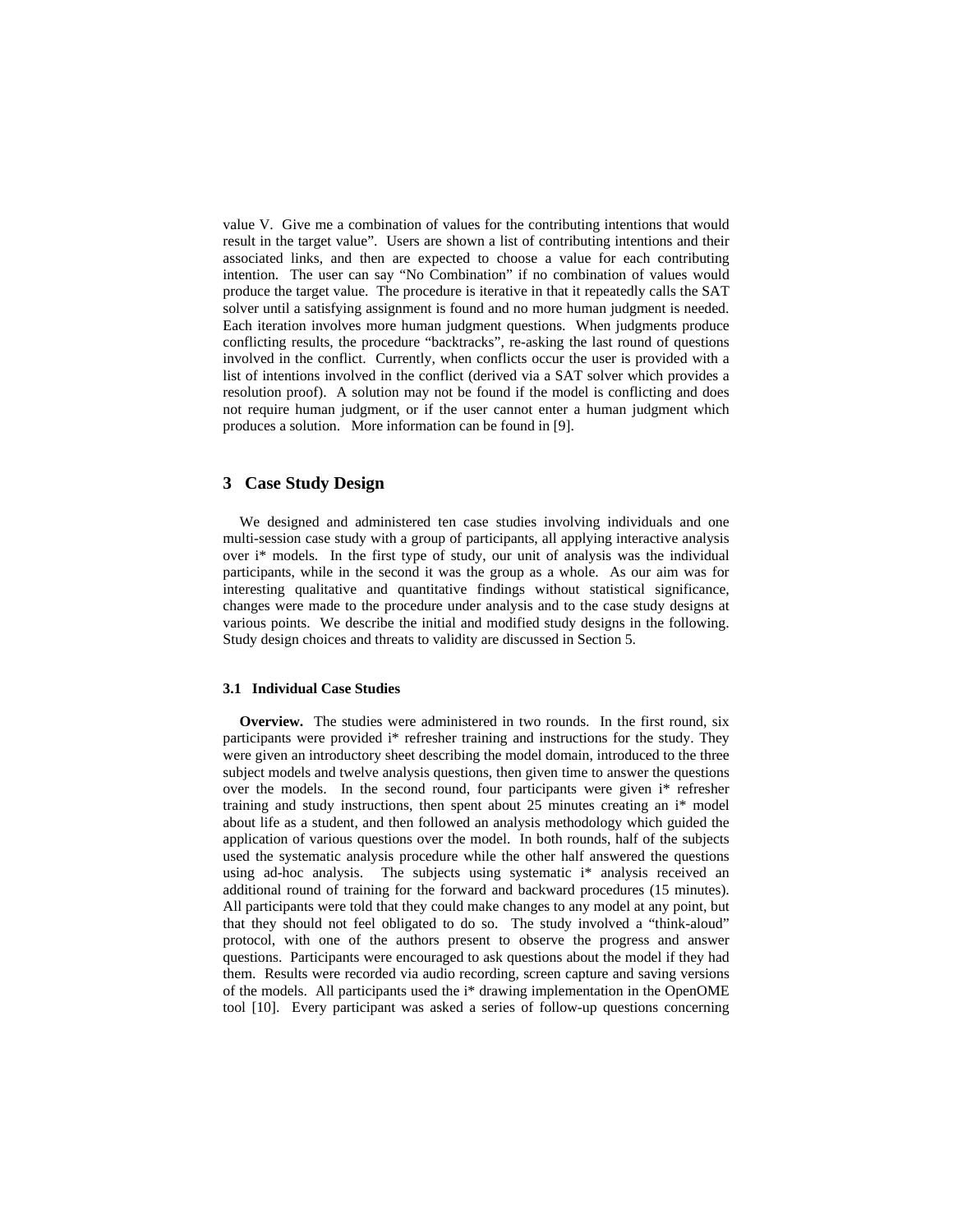their experience. The total time for each study in both rounds was two hours or less.

**Participants.** Participants were recruited via a call for participation to students who had learned about i\* in one or more system analysis courses, or to students involved in i\*-related tool or research projects. Selection was purposive rather than random, we wanted subjects with some knowledge of i\* but who were not very familiar with goal model analysis of any form. The resulting participants were students at either the graduate or undergraduate level in Computer Science, Information Systems or Health Informatics. The students had previously created anywhere from one to ten i\* models of varying detail, all within the last year. Participants had from none to ten years of industry experience, mostly in technicalrelated fields. Subjects were paid \$40 regardless of the time taken or the results, and results were not made available to anyone who had an influence on course evaluation.

**Training.** The first two participants of Round 1 were given an i\* refresher handout, similar to an expanded version of Section 2.1. The subject using the systematic analysis procedure was given a similar handout describing the forward and backward procedures. After these initial runs of the study, it was apparent that the subject's i\* knowledge was not particularly strong. The time devoted to reading the refresher and training documents was not significant. The study was revised such that the facilitator gave a ten-minute i\* refresher lesson, and for the participants using systematic analysis, a 10-15 minute instruction session.

**Model Domain.** In Round 1, subjects were asked to analyze models from the ICSE Greening domain. The models were the result of a study which analyzed the possibilities for "greening" the ICSE'09 conference, conducted via the construction of several medium to large i\* models, focusing on the tradeoffs between greening and non-greening goals for the conference chairs [11]. Three models were used from this study, containing between 36 and 79 intentions, 50 and 130 links, and 5 and 15 actors. These were the same models used in the exploratory study described in [8].

The results of the first round of the study performed with six participants showed minimal model changes or elicitation questions, as well as participant difficulties in understanding the models. The decision was made to revise the study and instead allow participants to make their own models over a domain they were familiar with – student life. In the second round, the four participants were provided with some leading questions, (e.g., Who is involved? What do the actors want to achieve?), and then spent 25 minutes creating a model describing their student experiences. P1 to P6 used the ICSE Greening Models, while P7 to P10 used their own student models.

**Analysis Questions.** In the first round of study, twelve analysis questions over the three models were presented to the participants, four per model, two each aimed at forward and backward analysis. The questions were aimed to represent interesting questions over the domain. For example "If every task of the Sustainability Chair and Local Chair is performed, will goals related to sustainability be sufficiently satisfied?" (forward question) and "Is it possible for both sustainability and successful conference to both be at least partially satisfied? If so, how?" (backward question).

Results from the Group Case study, described in the next section, indicated that it was challenging to motivate modelers to analyze their own models, and that it was sometimes difficult for modelers to come up with interesting analysis questions. As a result, a suggested methodology for model analysis was created using our experiences in evaluating our models in practice. We summarize the methodology in Fig. 2.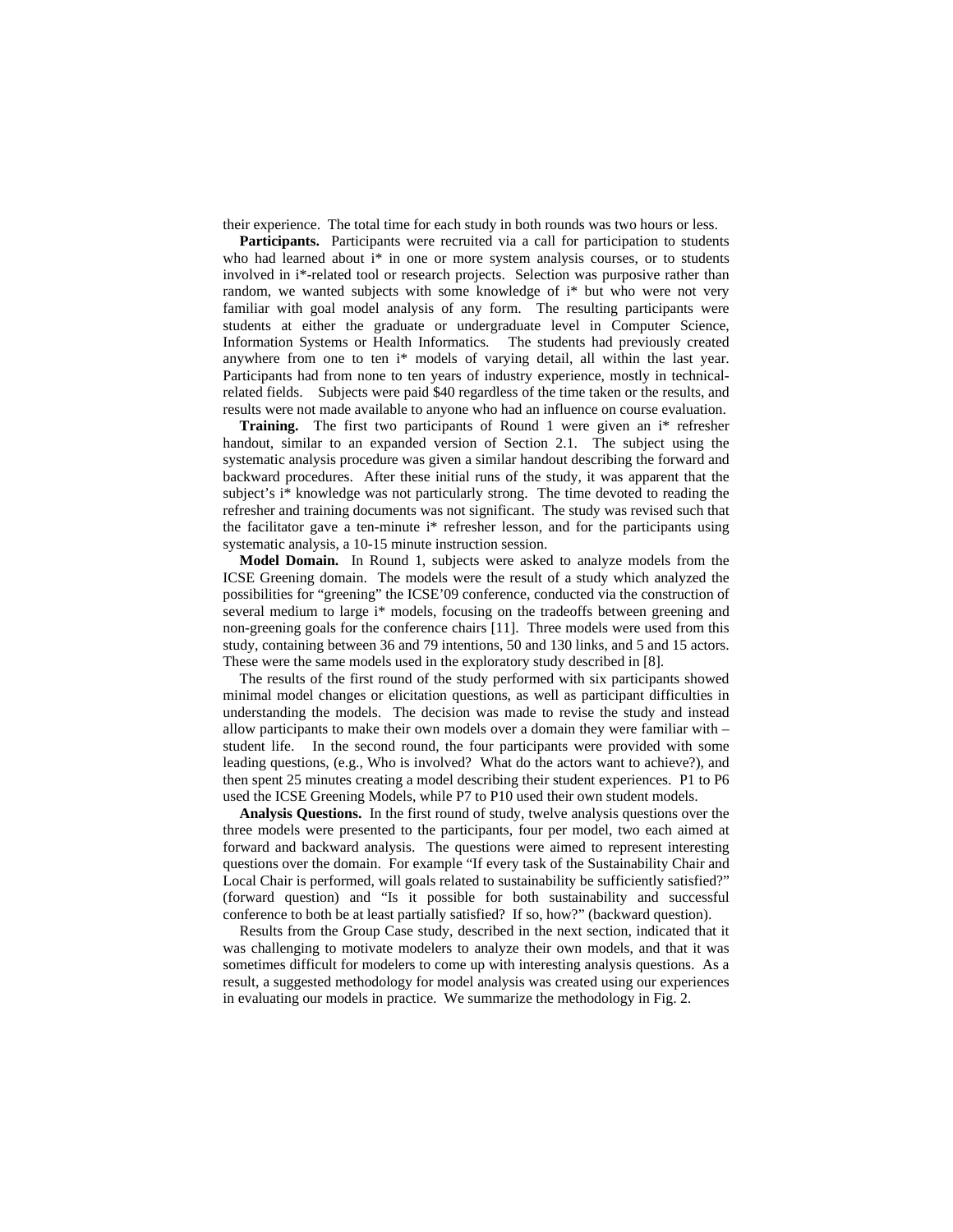

**Fig. 2.** Suggested Analysis Methodology

Generally, the first two sections were meant to act as "sanity checks" in the model, checking that it produced sensible answers for a variety of questions, while the second part was intended to support more useful analysis in the domain. Round 2 participants were asked to use this methodology to analyze the student life model they had created. The same methodology was used for all participants, as it did not explicitly reference the forward or backward analysis implementations.

### **3.2 Group Case Study**

A second study was conducted involving a group of four graduate students and a professor who were in the process of designing and implementing a tool (Inflo) to support modeling and discussion of "back of the envelope" calculations. The participants wanted their tool to support informed debate over subjects, such as carbon footprint calculations, containing references to easily understandable models which themselves contain clear references to information sources.

Three two-hour modeling and analysis sessions occurred. Each session had one of the authors present as an i\* expert and modeler, and anywhere from two to four of the participant group members. Most of the time in these sessions was devoted to constructing and discussing a large i\* model representing the tool, its users, and their goals. During each session, some time was devoted to applying both the forward and backward analysis procedures, letting the participants make decisions over the human judgments posed by the procedures. In this study, the author/facilitator played more of a participatory role, drawing the model and administering the analysis with constant feedback and input from the participants. The first session concluded with a survey concerning the participant's experience with the analysis procedures, while the second and third sessions had audio and/or video recording.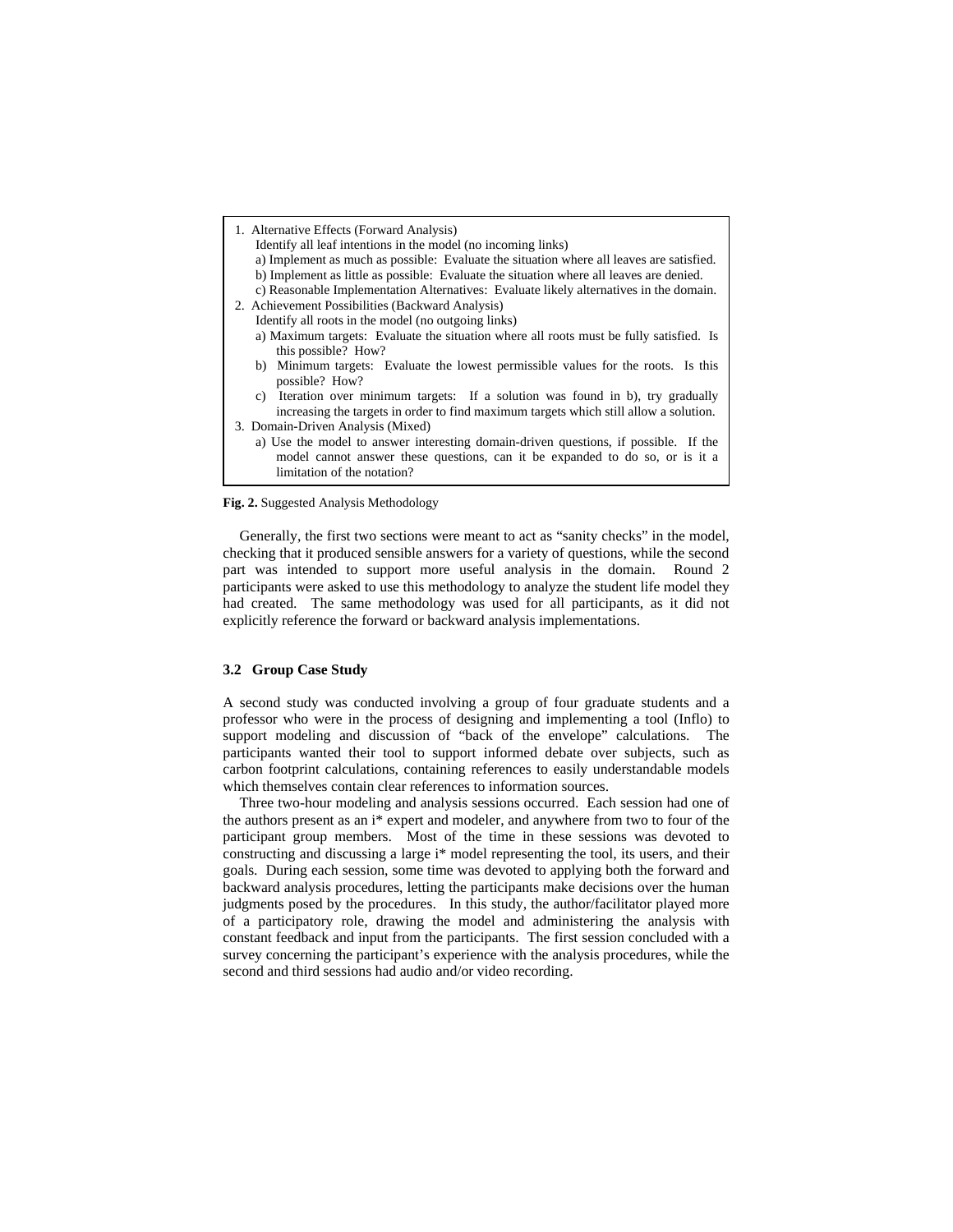#### **3.3 Data Analysis Methods**

The studies produced approximately 24 hours of audio and video, many versions of models, and pages of observer notes. Quantitative data was collected by counting how many and what type of changes to the model were made, (e.g., change a link type, add an intention), and how many domain-related questions were asked for each type of question for each participant (e.g., "What do they mean by collaborate?").

Qualitative data was coded as per the study hypothesis described in the introduction section, allowing for extra fields to capture additional interesting observations. The process of finding results not related to our initial hypotheses was similar to Grounded Theory [12], where qualitative data was grouped according to relevant categories or codes relating to potentially interesting observations or theories. Analysis of further subjects potentially added more evidence to these categories, or produced new categories. What resulted was a list of interesting observations or theories with an associated list of qualitative support classified by participants.

#### **4 Results and Analysis**

#### **4.1 Initial Hypotheses**

**Analysis aids in finding non-obvious answers to domain analysis questions.**  Results for this hypothesis were mixed. Some participants gave explicit answers to the questions, some referred to analysis labels in the model as answers to the question, while yet others had difficultly producing answers to the questions. One participant was not sure when they were done answering a question. Ideally, participants would be able to interpret the results of the question in the model in the context of the domain; however, only some participants were able to do so. Similarly, participants often had difficulty in translating questions into initial labels in the model.

These results point to a difficulty in mapping the model to the domain, both in starting the analysis and in translating the results back to the world. Presumably, this is a skill which comes with modeling experience. It is interesting to note that these difficulties seemed more prevalent in Round 1 where participants were analyzing large models created by others. It seems that knowledge of  $i^*$  and the domain may have a significant effect on the ability to apply and interpret analysis.

**Model Iteration: prompts improvements in the model.** Counts of the number of changes made for each participant are shown in the  $3<sup>rd</sup>$  and  $4<sup>th</sup>$  columns of Table 1. Generally, few changes were made with the exception of P1 who redrew much of the model at the start of the study independent of the analysis questions. We omit detailed data on types of changes; however, some specific examples include changing decomposition to contribution links and adding or renaming tasks. Note that a few changes were suggested by the participants but not made, and are not included in the counts. The number of changes was not significant for most participants, and there are more changes made with ad-hoc than systematic analysis. There is no notable difference between participants analyzing their own or others models. For the five participants who made changes, we asked if those changes were helpful, four said yes, while one said it depends on whether changes would be helpful to domain experts.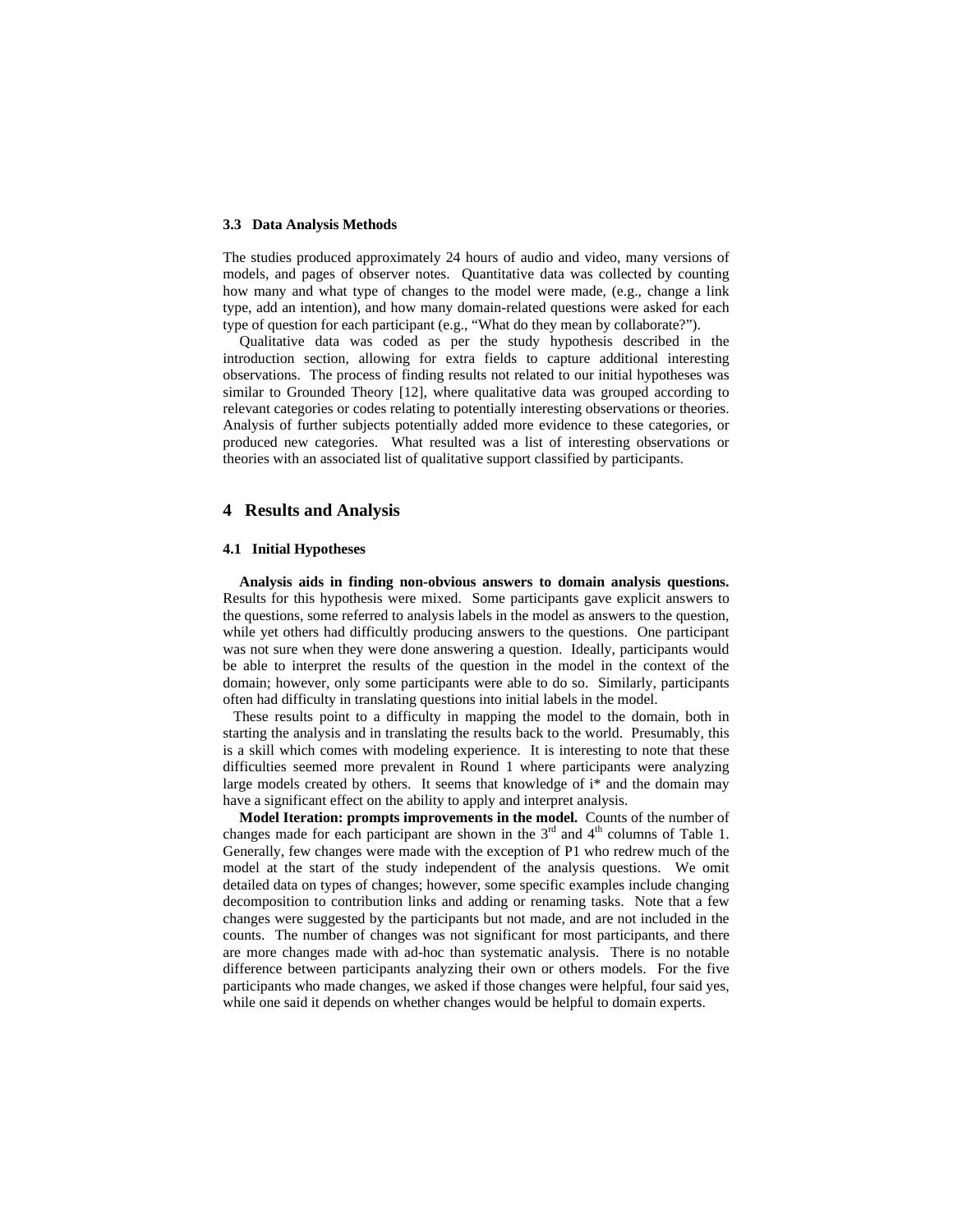|            |                 | # Model Changes      |                              | # Questions Asked    |                       |              |
|------------|-----------------|----------------------|------------------------------|----------------------|-----------------------|--------------|
| Treatment  | Partic.         | Forward<br>Questions | <b>Backward</b><br>Questions | Forward<br>Questions | Backward<br>Questions | Round        |
|            | P1              | 59                   | 10                           | 10                   |                       |              |
|            | P4              | 0                    | 0                            |                      | 0                     |              |
|            | P <sub>5</sub>  | 5                    | 13                           | 6                    | 6                     | 1            |
|            | P7              | 2                    | 5                            | 0                    | Ω                     |              |
| Ad-hoc     | P <sub>9</sub>  | 0                    | 5                            | $\Omega$             | 0                     | 2            |
|            | P <sub>2</sub>  | 0                    | 0                            |                      | 3                     |              |
|            | P <sub>3</sub>  | $\Omega$             | 0                            | 2                    | U                     |              |
|            | P <sub>6</sub>  | $\Omega$             | 3                            | 5                    | 1                     | $\mathbf{1}$ |
|            | P <sub>8</sub>  | 0                    | 0                            |                      | $\overline{2}$        |              |
| Systematic | P <sub>10</sub> | 0                    | 0                            |                      |                       | 2            |

**Table 1.** Number of Model Change and Questions Asked for each Participant

**Elicitation: leads to further elicitation of information in the domain.** The number of domain-related questions asked by each participant is shown in the  $5<sup>th</sup>$  and  $6<sup>th</sup>$  columns of Table 1. Again, we see no interesting differences between groups.

We can try to understand the results for model changes and elicitation, and why they differ from the results found in previous studies ([8]), by examining the reasoning behind these hypotheses. Previous studies have claimed that it is the interactive nature of the analysis that prompts for changes to the model and drives elicitation. We can expand on this claim, by considering the differences between a goal model representing a domain and the participant's mental model of the domain. An i\* model can be considered an incomplete representation of the mental model of its creator. When human judgment is needed in a model, the evaluator is asked to use their mental model of the world to supplement the contents of the physical (explicitly expressed) model. The hypotheses rely on differences between the mental model of the participant and the explicit i\* model, especially if they were not the creator of the model. Although such differences could be discovered at any point, they may become particularly apparent when answering human judgment questions.

When these differences are discovered, they may prompt changes to the model, or may cause inquiries concerning the domain. For an example of the former, in the Inflo case study, when asked "Is it possible to make (Inflo) models at least partially trustworthy?" one of the participants decided that validation of a model was not relevant to trustworthy, and the link was removed. The model did not match that participant's mental model of the domain. In other cases, missing elements, inaccurate contributions, or questions concerning the meaning of elements could arise. For example, a human judgment concerning Make conference participation fun made one participant make changes to the model to make the conference more fun and sustainable, renaming task and changing a link from a *hurt* to a *help*.

Because a small number of changes were made to the model, and a modest amount of questions were discovered, we can hypothesize that either the evaluation did not typically reveal differences between the mental model of the evaluator and the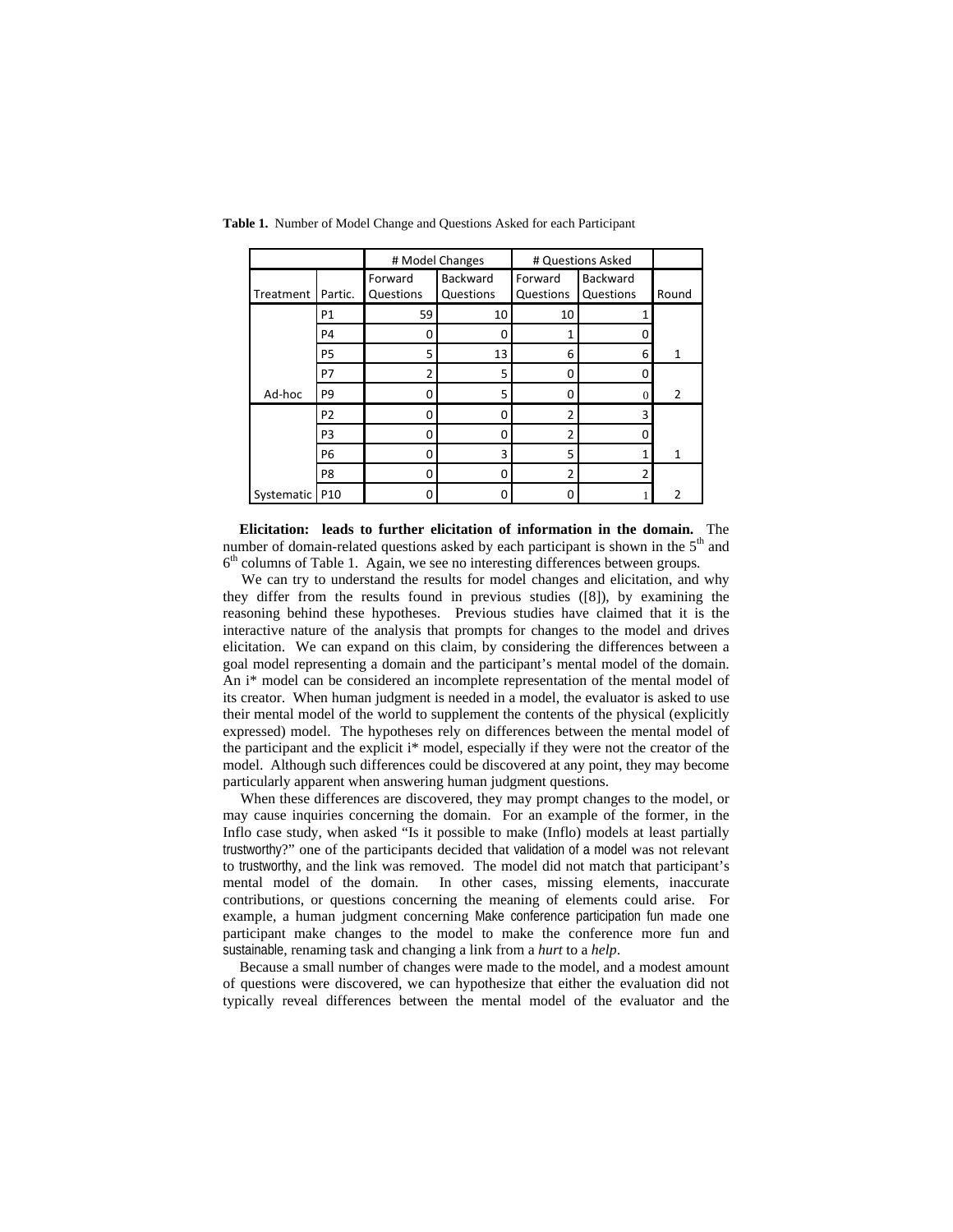explicit model, or these differences existed, but were not used to modify the model. We can find several examples where the evaluator seemed to ignore the structure of the model and answer human judgment questions using only their mental model. For example, in one case, in the forward judgment for the softgoal "Make conference participation fun" the three contributing intentions all contributed partially denied. The participant decided the value was unknown because "I'm not sure how any of these directly related to fun". It seems this would lead to a conclusion that the model is incomplete or inconsistent with the mental model of the participant, and thus needs to be changed, but no changes were made. In another type of example the participants treated the model and judgment situations as an oracle, deferring to the explicit model, "it's telling me that it's weakly satisfied".

A tentative conclusion is that correcting the model and producing questions relies on more extensive knowledge of the syntax, and may require explicit training in detecting differences between physical and mental models. Further studies could continue to test these hypotheses, in different situations, for example with an experienced modeler or in an industrial setting.

**Domain Knowledge: leads to a better understanding of the domain.** At the end of every individual study, we asked: do you feel that you have a better understanding of the model and the domain after this exercise? Seven out of ten participants said yes. One participant who did not say yes was commenting on the complexity and learning curve associated with i\*, another complained that they were already very familiar with being a student, and didn't learn anything further, and the last said that they learned more about the model, but not about being a student. Selection of complex models and a familiar domain seemed to hinder this potential benefit. Analysis was helpful for both systematic and ad-hoc approaches. Participants provided specific comments concerning evaluation: analysis brings out the flaws in the model, and it was helpful for understanding the effects of goals and relations and in choosing between alternatives.

**Promote Discussion in Group Setting:** Application of systematic evaluation in a group setting did produce several situations where human judgment caused discussion among participants. For example, the participants discussed whether getting feedback was really necessary in order to make models trustworthy after this contribution appeared in a backward judgment situation for Make models trustworthy. In other examples, the group had discussions about the exact meaning of goals appearing in judgments situations, for example "what is meant by Flexibility?" This revealed that different participants thought it meant slightly different things. To be fair, not all judgment situations provoked discussion; more experience is needed to determine how to maximize this positive effect.

#### **4.2 Additional Findings**

In addition to findings supporting or denying our initial hypotheses, our qualitative analysis produced other categories of findings, resulting in new tentative hypotheses.

**Model Interpretation Consistency.** When examining the differences between adhoc and systematic analysis, we can see that some participants using ad-hoc analysis made use of the analysis labels and performed some form of label propagation (2/5),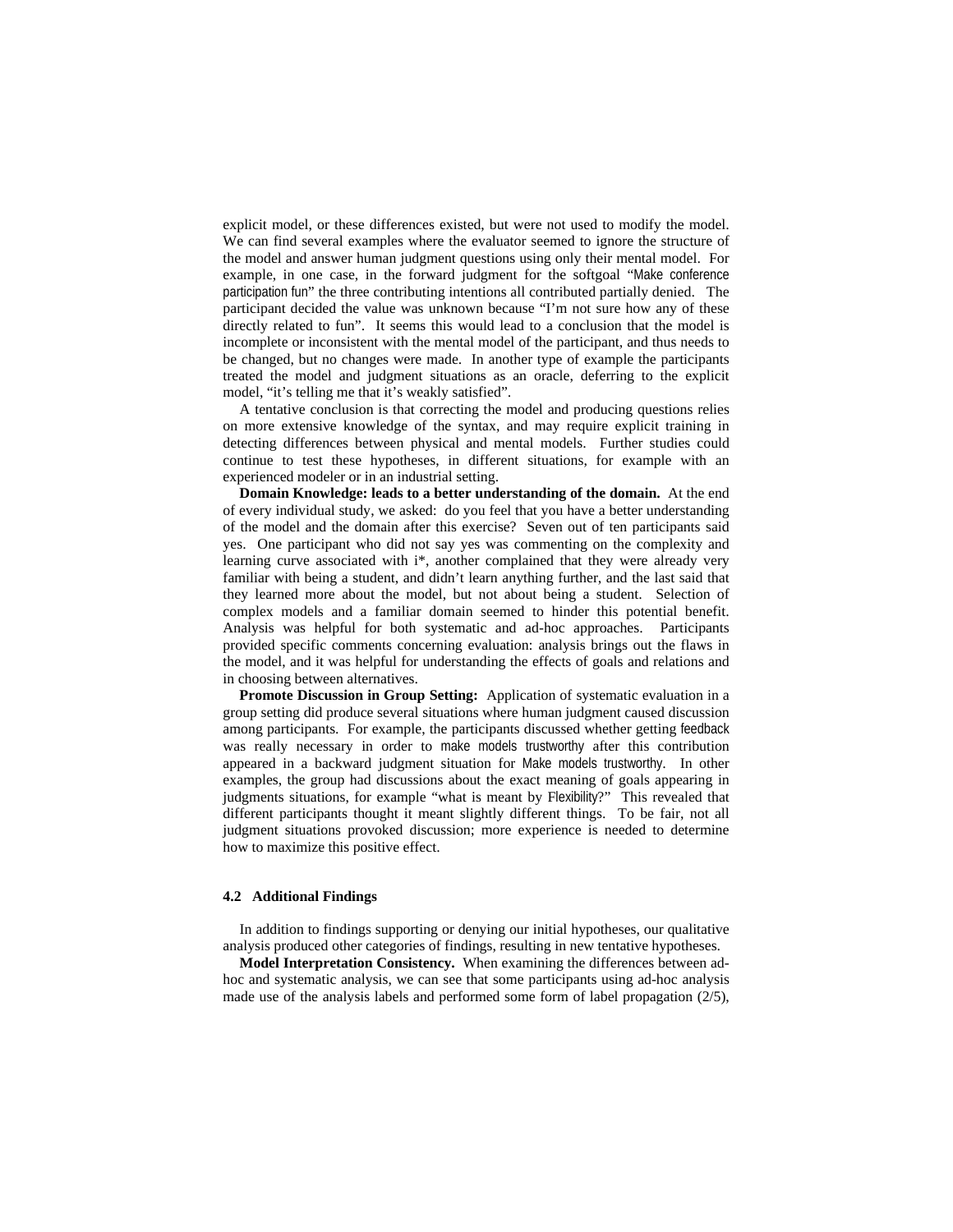while others explained the answer to the question over the model without propagating  $(1/5)$ , while some participants did both in the same study  $(2/5)$ . The i<sup>\*</sup> training received by all participants contained an explanation of evaluation labels.

Because the i\* Framework was defined in such a way as to leave room for interpretation of its symbols and syntax, by creating systematic procedures we extend the definition of the language, making its meaning more precise. It could be argued that the interpretation used by the analysis procedures is not the best/most obvious; however, what is more important is that i\* users and evaluators make consistent and similar interpretations of the model. Thus we are interested in whether or not the participants are consistent with each other (and themselves). Collected evidence shows a variety of interpretations of the model expressed via the propagation of evaluation labels, showing that ad-hoc propagation can be inconsistent among evaluators. For example, one participant interpreted the AND decomposition intentions as having to be at least weakly satisfied for the parent to be satisfied (in the procedure they would have to all be satisfied). In the same model, the participant decided that one intention in another AND decomposition was necessary for the satisfaction of the parent, but the other was optional. In several other cases propagation was consistent with the rules of our procedure. Future studies could ask participants to explicitly propagate in order to collect further examples.

**Coverage of Model Analysis.** Further analysis of the difference between ad-hoc and systematic analysis revealed significant differences in the coverage of analysis across the model. Subjects who used ad-hoc analysis considered the effects of far fewer intentions and actors in the models. For example, one of the participants who did propagation without systematic analysis ignored the links between the actor under analysis and another actor entirely. Several participants when propagating manually forward or backward only propagated one level or one link jump without continuing to consider the affects of other factors in the model. When participants did not propagate at all they often missed the effects of various links or intentions in their verbal analysis. For example, when considering the satisfaction of goals related to Attendee experience without propagation, a participant only looked at contributions from the Sustainability Chair and did not acknowledging positive effects from goals within the Local Chair.

Although use of the explicit analysis procedures increased the coverage of the analysis, it did not ensure complete coverage. Depending on the choices for initial values, the propagation results often did not cover the entire model. Most participants did not see any problems with such incomplete propagation. If propagation is to be complete more often, more training concerning the selection of initial values and the interpretation of analysis results is needed.<br>Model Completeness and Analysis.

Several participants made interesting comments about the relationship between model completeness and the effectiveness of model analysis. In the Inflo case study, the participants felt that analysis was not useful until the model reached a sufficient level of completeness. One individual participant thought that the study should urge people to make a more complete model before analysis. Another participant said that the model would have been much better if there had been more time to work on it, yet this participant finished creating the model before time was up. For this participant, the analysis revealed that model was incomplete. Another participant, when applying analysis, noticed that the model had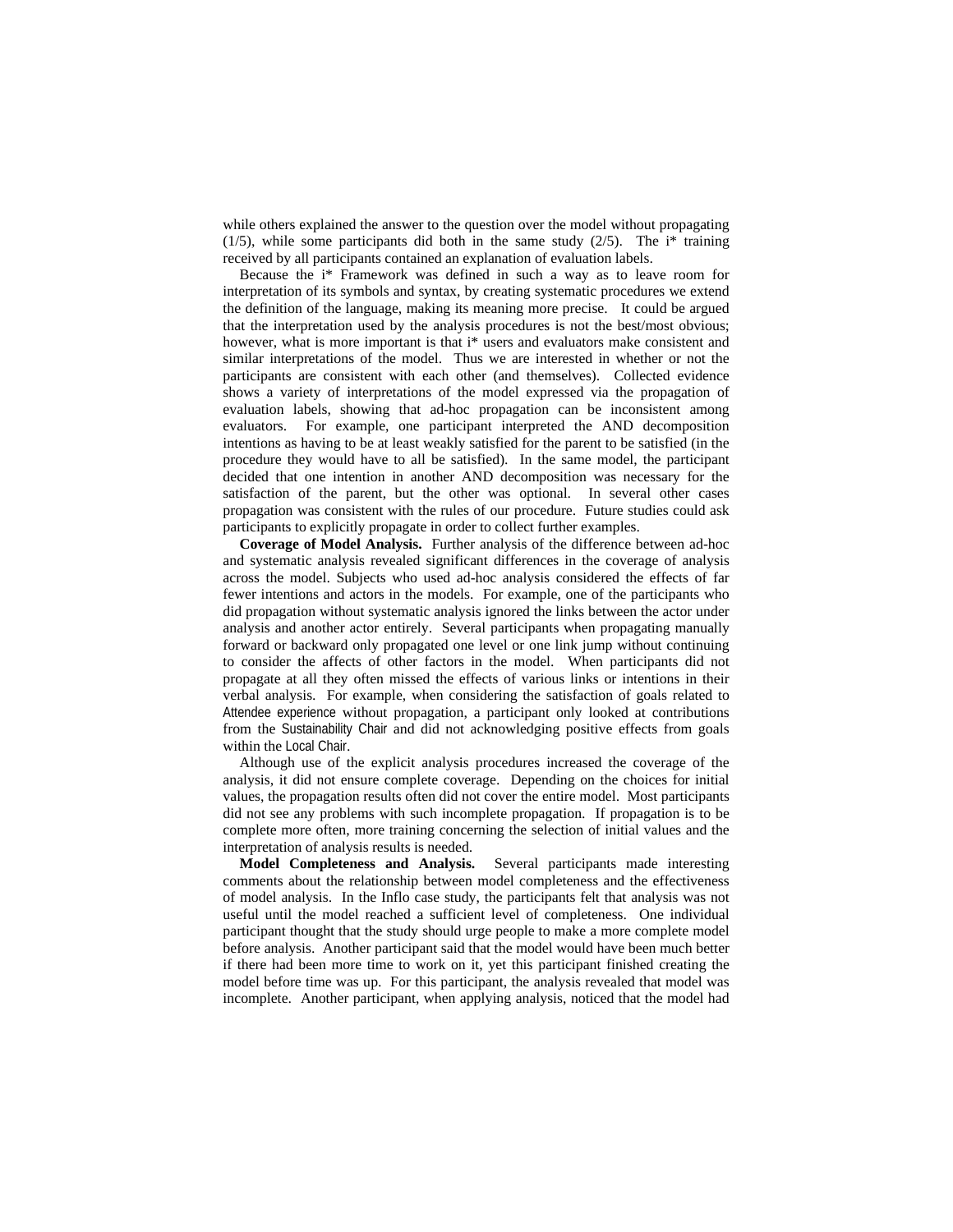no negative links. We can conclude that analysis may be more useful for answering domain questions when the model is complete, but that analyzing over an incomplete model has the potential to reveal its incompleteness.

## **5 Discussion**

### **5.1 Study Design Selection**

Several study design choices were available, the most applicable of which being controlled experiments, action research, or case studies. An experiment would have required the isolation of as many control variables as possible in order to convince the reader that the results in terms of dependent variables (for eg., model changes, questions asked) followed from the manipulation of independent variables (using or not using the procedure, analyzing your own or others models). In the case of goal model analysis, many variables exist which are difficult to control, including: the participants experience with i\* and other goal modeling frameworks, their experience with goal model analysis, their experience and openness to modeling in general, their industry experience, and the nature and subject matter of their education. Given that we want to use participants with some i\* experience, the second barrier to the application of experiments is finding enough participants to produce statistically significant results. Despite the popularity of  $i^*$  in research [13], in practice it is not widely used, and a large pool of i\* users is not available.

Action research was a further alternative, similar to the types of case studies performed in most work which introduces goal model analysis procedures (for eg. [6] [7]). The forward interactive procedure used in this study has already been applied in one such large-scale study, producing results which led to the formation of the initial hypotheses [8]. Although future studies of this type are useful, we believed it would be advantageous to collect evidence from multiple cases, in an effort to collect a greater quantity of qualitative data. Case studies are useful in that they can provide evidence not only to confirm the existence of hypotheses, but also to explain why such phenomena occur, particularly useful in cases with many confounding variables.

#### **5.2 Threats to Validity**

Several threats to the validity of our studies exist.

**Construct Validity.** We used several measures to test our hypotheses. To test analysis capabilities we looked at how participants were able to use the model to answer questions, whether they could apply some default questions to the models, and whether they could create and analyze their own questions over their own models. However, it was challenging to measure the difficulty participants had in performing these tasks. Often it was hard to determine if the participants were able to take analysis results and use them to draw conclusions over the domain.

To measure model iteration, we counted changes made to the model, or in some cases suggested changes. However, it is difficult to know if these changes are always beneficial. To measure elicitation, we collected questions asked over the model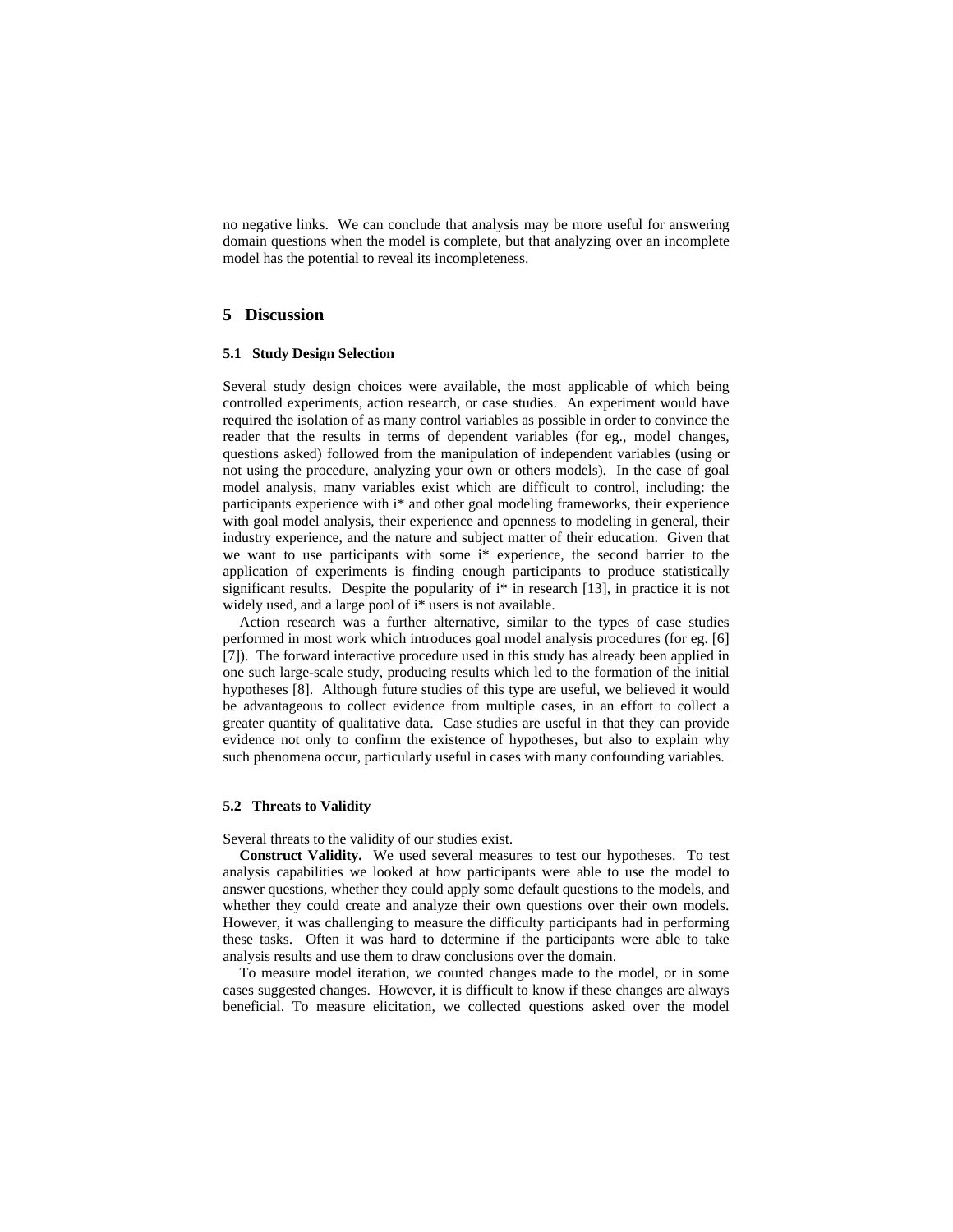domain during the study. However, classification of questions versus comments can be subjective, and not all domain questions asked over the model would realistically lead to further elicitation. We used a follow-up question to measure improvements in domain knowledge. However, it is difficult to isolate whether analysis was the source of improved understanding and not simply reading or creating the models.

All other exploratory hypotheses are measured using the collecting of qualitative data. This collection can be subjective, although we battled this subjectivity to some degree by having more than one person involved in the data analysis, and by performing systematic classification of qualitative observations.

**Internal Validity.** We must show that the design of our study adequately tests the initial hypotheses. The extra analysis training given to participants using explicit analysis may have affected the results, although these participants didn't make any more model changes or ask any more questions. Although the study facilitator tried to encourage honest opinions, the presence of one of the authors in all study sessions may have influenced the results. The think-aloud protocol may have affected participant actions, avoiding actions they could not justify. Some of the participants were not comfortable with the think-aloud protocol, and were quiet, making it hard to understand the motivations behind their actions. It is possible that the choices of model domains influenced results, with the domains being too unfamiliar or familiar.

**External Validity.** As our study used upper-year undergraduate or graduate students as participants, it is possible that results may not generalize to other groups with less technical background. As our studies used the i\* framework and interactive analysis procedures, it is questionable whether the results generalize to other goal modeling frameworks or analysis procedures. We believe that results are applicable to frameworks which have a syntax similar to i\* (Tropos, GRL). However, it is unlikely that results will generalize to fully-automated analysis procedures.

**Reliability.** The study was administered by someone with expert knowledge of i<sup>\*</sup> and  $i^*$  analysis. If the experiment was repeated with someone with less  $i^*$  or analysis knowledge, the quality of the training or of questions answered in the study may differ, and so may the results. The researcher in question is the creator of the analysis portions of the OpenOME Tool and the Analysis Methodology in question. Some of the potential bias was avoided by having each participant either use or not use the procedures, avoiding an unintentional promotion of one over the other. Every effort was made to avoid influencing the participants during the study; however, it is difficult to avoid all bias or potential effects in such cases.

## **6 Related Work**

We can find examples of studies applying intentional modeling in repeated case studies or experiments. In [1], Stirna and Persson describe multiple participatory cases to illustrate guidelines for participatory Enterprise Modeling (EM). Related work uses two studies to derive conclusions and recommendations about participatory EM and tool support [14]. An interesting conclusion of this work is that EM modeling requires an EM expert. Our findings concerning the need for more extensive i\* and analysis training reflect this finding; however, we believe it is too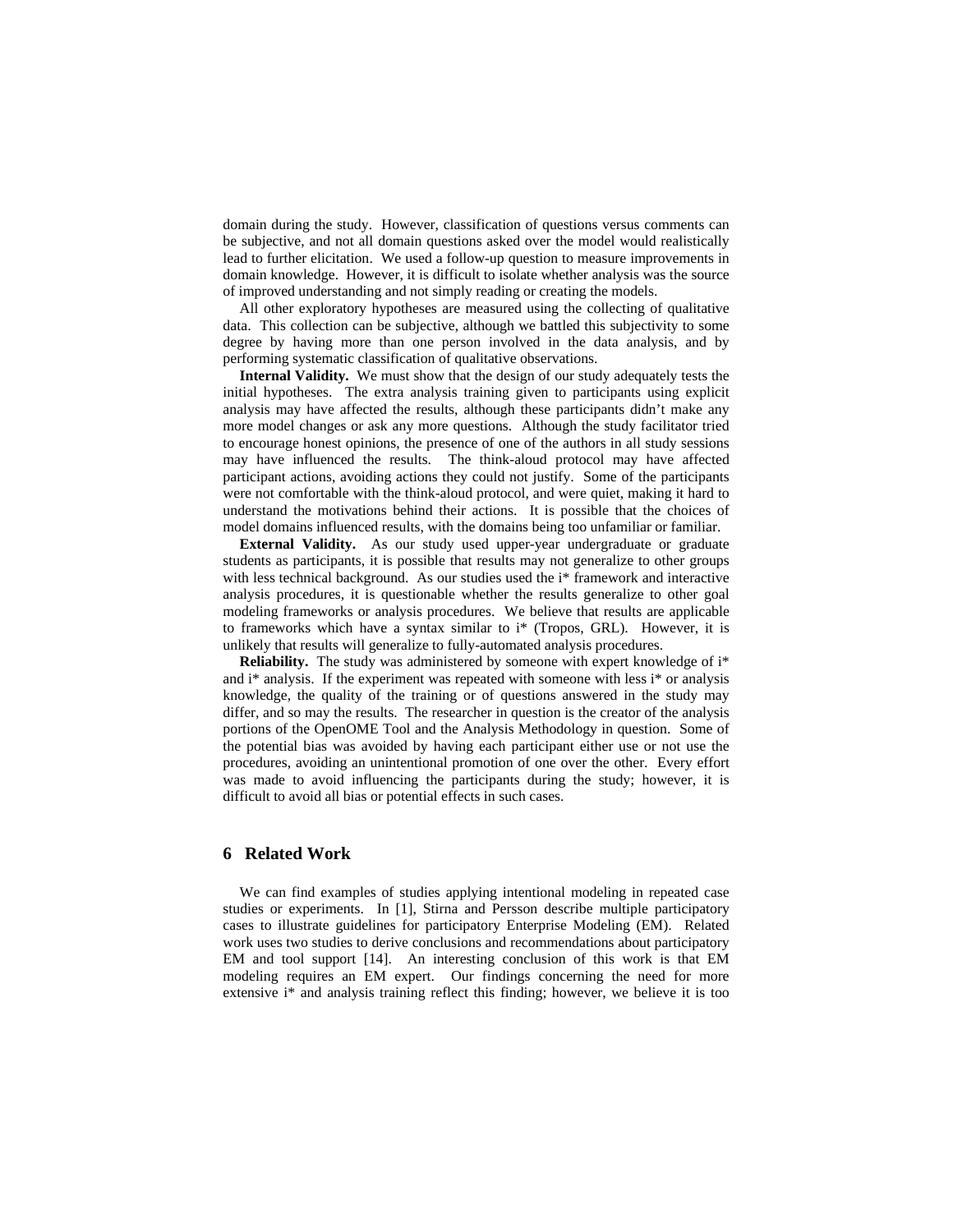restrictive to say that i\* and associated analysis should only be used with an expert present. Existing work shows that even i\* novices who misuse the notation benefit from its use [15], and our individual participants generally increased their knowledge of the domain through modeling and analysis.

Work in [16] investigates the role of NFR catalogues in creating i\* modeling of a software project using a controlled team experiment. Another study tested the effects of patterns on i\* modeling using both a case study in practice and an exploratory experiment in a classroom setting [17]. Similar work in [18] evaluated patterns developed in EKD via workshop experiments involving experienced professionals.

# **7 Conclusions**

In this study we applied interactive i\* analysis in ten studies with individual participants and one group study with the aim of testing existing hypotheses concerning the benefits of analysis, and discovering new knowledge about interactive goal model analysis. Despite the small participant sample size, the results are interesting, and not as anticipated. The results can be summarized as follows:

- **Analysis**: Both systematic and ad hoc analysis can be useful for answering analysis questions over the domain, although training is needed to apply initial analysis values and interpret the results.
- **Model Iteration**: Both systematic and ad hoc analysis prompted small amounts of iteration over the model.
- **Elicitation**: Both systematic and ad hoc analysis prompted a small number of questions over the domain. The iteration and elicitation effects observed in previous studies may require explicit training in adjusting the model to match the analysts mental model, and using the model to reveal gaps in knowledge.
- **Domain Knowledge**: Both systematic and ad hoc analysis lead to a better understanding of the domain.
- **Model Interpretation Consistency.** Ad hoc analysis will often use interpretations of the model which are inconsistent within one analysis and amongst modelers. Use of systematic analysis promotes a consistent interpretation of the model.
- **Coverage of Model Analysis.** Systematic analysis increases the coverage of intentions and actors considered in answering analysis questions.
- **Model Completeness and Analysis.** A certain level of model completeness may be necessary for effective analysis. In some cases analysis may reveal the incompleteness of the models.

Study results can guide the application of intentional modeling and analysis in an enterprise setting, illustrating the potential benefits of ad-hoc vs. systematic analysis and emphasizing the role of training or the presence of an experienced facilitator.

**Acknowledgments.** Financial support has been provided by the Natural Sciences and Engineering Research Council of Canada and the Ontario Graduate Scholarship Program.